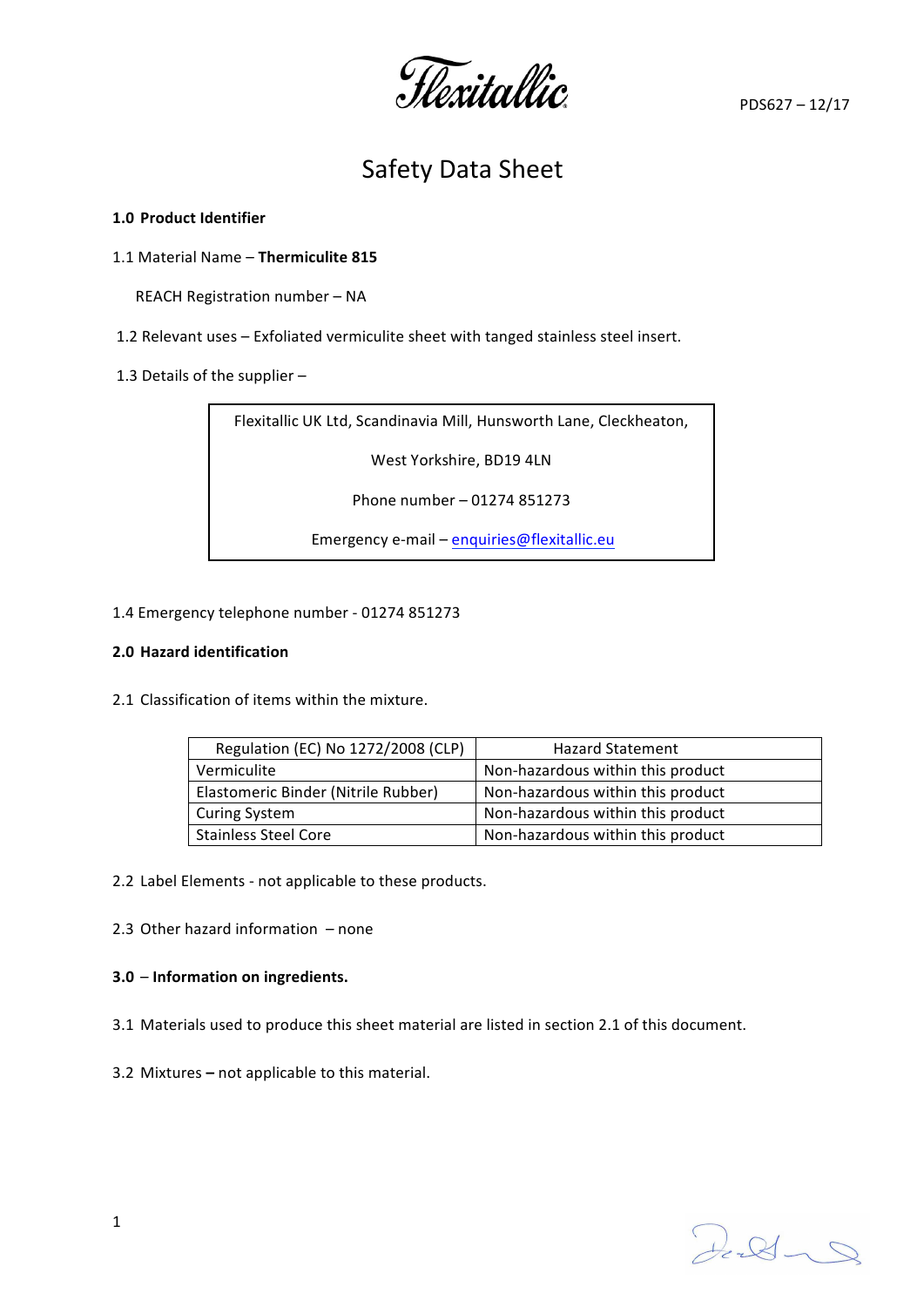

#### **4.0 First aid measures**

4.1 Description of first aid measures

General information: - the materials used to produce this product present a low level potential risk from dust inhalation. Local Exhaust Ventilation (LEV) can be used or respiratory protection if required.

Skin contact - NA Eye contact  $-$  flush the eye(s) with clean water. Ingestion  $-$  can induce vomiting. Inhalation – from the product supplied – no significant health hazard.

- 4.2 Symptoms NA
- 4.3 Indications of immediate medical attention being required  $-$  none.

#### **5.0 Fire Fighting measures -**

General: - The material will burn with difficulty in a sustained fire situation but will tend to selfextinguish when the source of ignition is removed.

- 5.1 Extinguishing media: Water or foam.
- 5.2 Special hazards arising from the material  $-$  none.
- 5.3 Advice to fire fighters none

#### **6.0 Accidental release measures**

- 6.1 Personal precautions  $etc. none.$
- 6.2 Environmental precautions  $-$  none.

#### **7.0 Handling and storage**

- 7.1 Gloves should be worn when handling these materials.
- 7.2 Conditions for safe storage  $-$  cool dry conditions.
- 7.3 Specific end uses refer to appropriate technical data sheet.

 $2.81 - 9$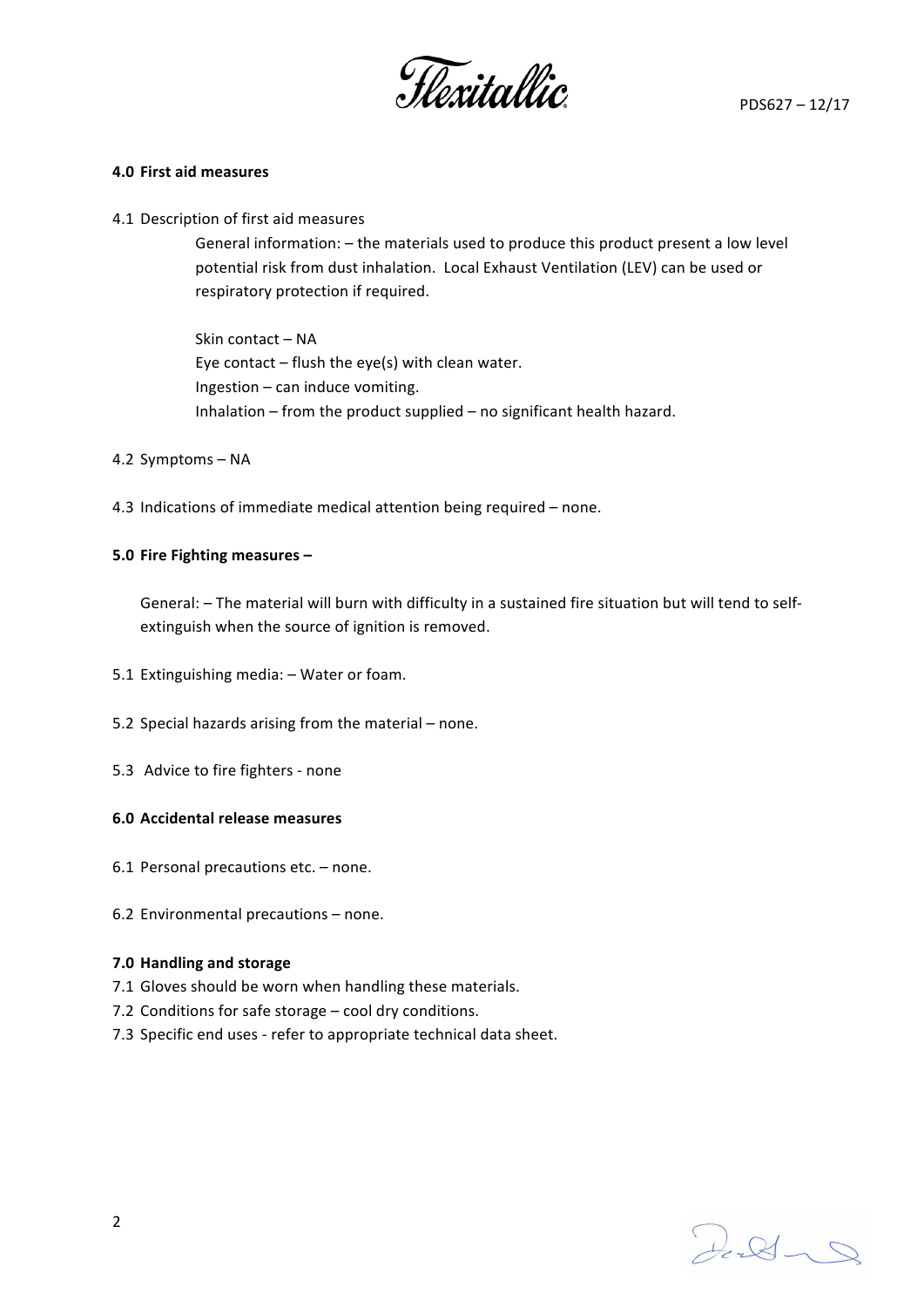

## **8.0 Exposure controls/personal protection**

- 8.1 Control Parameters NA
- 8.2 Exposure controls respiratory protection is recommended if grinding of this material is carried out
- 8.3 Environmental exposure controls NA

## **9.0 Physical Properties.**

- $\bullet$  Physical state  $-$  solid.
- Colour and appearance Slight rubber odour, golden brown in colour, sheet material.
- $\bullet$  Odour threshold  $-$  NA
- $\bullet$  pH NA
- Freezing/melting point  $NA$
- Initial boiling point and boiling range -NA
- $\bullet$  Flash point  $-NA$
- $\bullet$  Evaporation rate NA
- $\bullet$  Flammability NA
- Upper/lower flammability or explosion limits- NA
- $\bullet$  Vapour pressure NA
- Relative density  $-1.1 1.8$  g/cc (density varies with thickness of sheet)
- $\bullet$  Evaporation rate NA
- Solubility in water  $-$  insoluble in water
- Auto ignition temperature -NA
- Decomposition temperature -NA
- $\bullet$  Viscosity NA
- $\bullet$  Explosive properties  $-$  NA
- Oxidising properties NA
- $\bullet$  Boiling point  $-NA$
- Specific gravity  $NA$
- Coeff. Water/Oil Dist. NA

## 10.0 Stability and reactivity

- 10.1 Reactivity NA
- 10.2 Chemical stability NA
- 10.3 Possibility of hazardous reactions NA
- 10.4 Conditions to avoid  $NA$
- 10.5 Incompatible materials  $NA$
- 10.6 Hazardous decomposition products NA

 $2.81 - 9$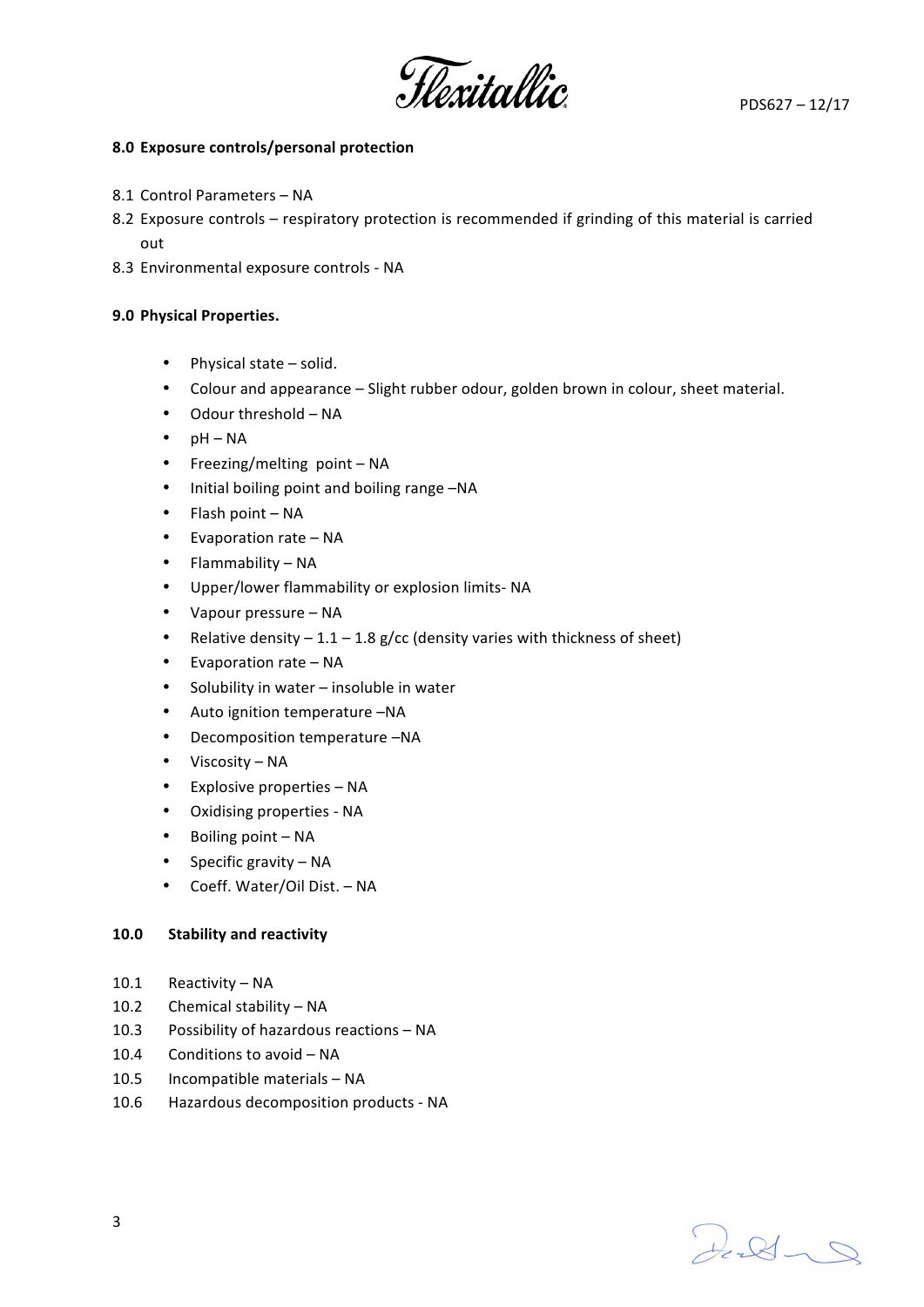Hexitallic

# 11.0 **Toxicological Information.**

- 11.1 Acute toxicity  $NA$
- 11.2 Skin corrosion/irritation NA
- 11.3 Serious eye damage/irritation  $NA$
- 11.4 Respiratory or skin sensitisation NA
- 11.5 Germ or mutagenicity NA
- 11.6 Carcinogenicity  $NA$
- 11.7 Reproductive toxicity  $NA$
- $11.8$  STOT NA
- 11.9 Aspiration hazard NA

# **12.0 Ecological Information**

- 12.1 Toxicity NA
- 12.2 Persistence and degradability NA
- 12.3 Bio accumulative potential  $NA$
- 12.4 Mobility in soil NA
- 12.5 Results of PBT and vPvB assessment NA
- 12.6 Other adverse effects  $NA$

## **13.0 Disposal considerations**

13.1 All waste should be disposed of in accordance with the requirements of local regulations. Consideration should also be given to the potential for re-cycling or, if possible, by other environmentally friendly routes.

## **14.0 Transport considerations**

**No special requirements** 

## **15.0 Regulatory information**

- 15.1 Safety, Health and Environmental regulations NA
- 15.2 Chemical safety assessment NA